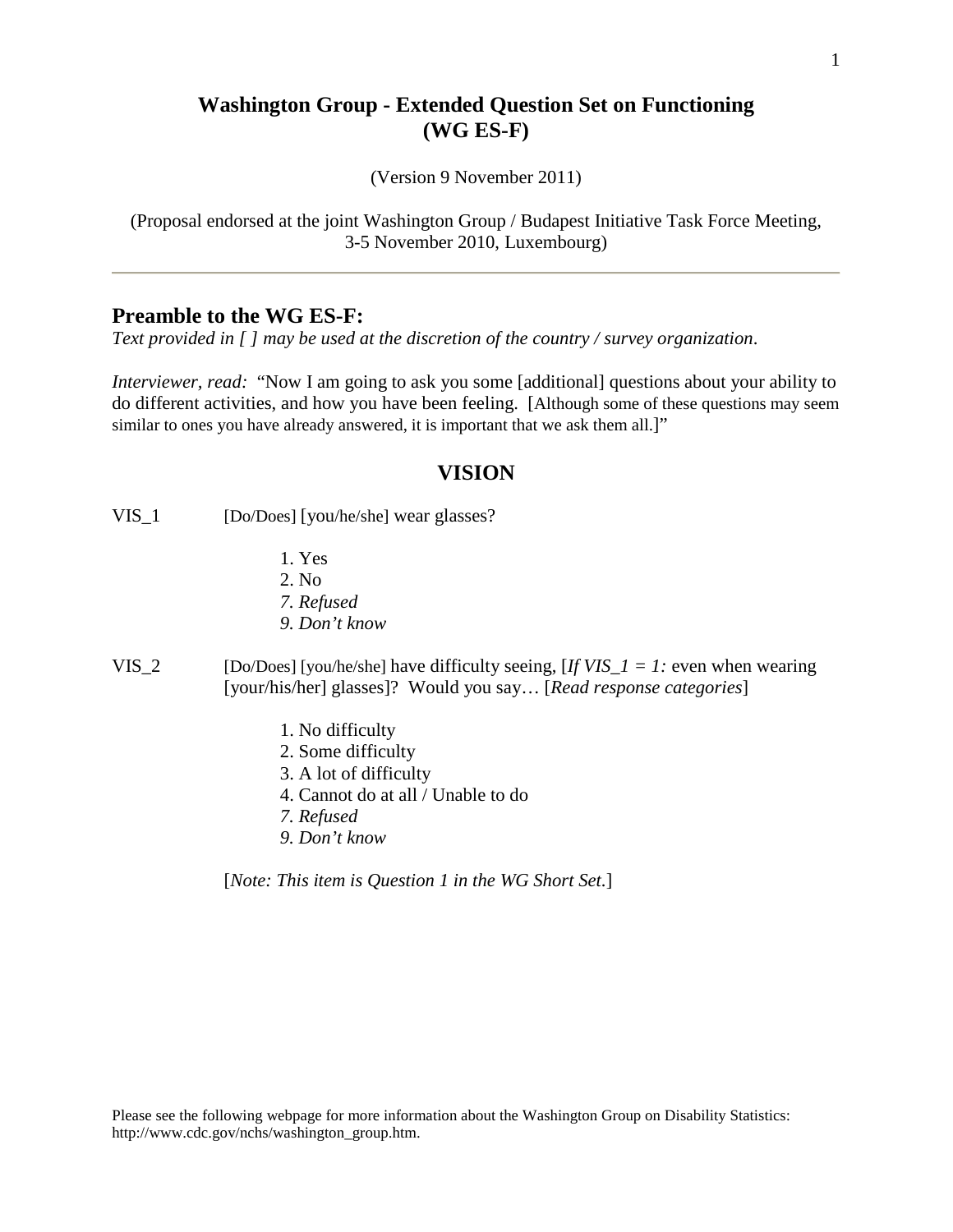#### *OPTIONAL Vision questions:*

- *VIS\_3* [Do/does] [you/he/she] have difficulty clearly seeing someone's face across a room  $[If VIS_1 = 1: even when wearing [your/his/her] glasses]$ ? Would you say… [*Read response categories*]
	- 1. No difficulty
	- 2. Some difficulty
	- 3. A lot of difficulty
	- 4. Cannot do at all / Unable to do
	- *7. Refused*
	- *9. Don't know*
- *VIS\_4* [Do/does] [you/he/she] have difficulty clearly seeing the picture on a coin [*If VIS\_1 = 1:* even when wearing [your/his/her] glasses]? Would you say… [*Read response categories*]?
	- 1. No difficulty
	- 2. Some difficulty
	- 3. A lot of difficulty
	- 4. Cannot do at all / Unable to do
	- *7. Refused*
	- *9. Don't know*

[*Note*: *Countries may choose to replace "the picture of a coin" with an equivalent item.]*

## **HEARING**

HEAR<sub>\_1</sub> [Do/Does] [you/he/she] use a hearing aid?

- 1. Yes
- 2. No
- *7. Refused*
- *9. Don't know*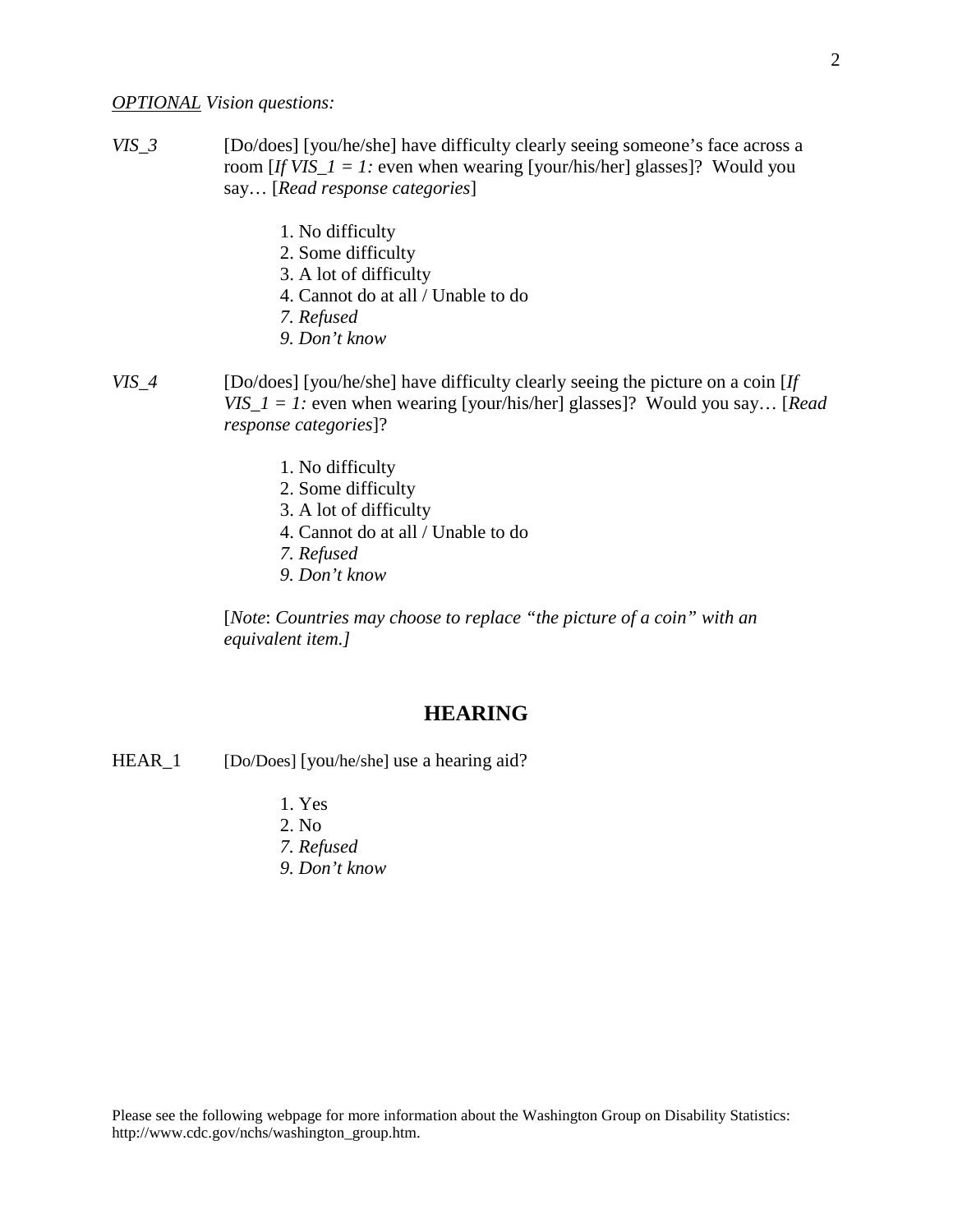- HEAR<sub>\_2</sub> [Do/Does] [you/he/she] have difficulty hearing,  $[If HERA -1] = 1$ : even when using a hearing aid(s)]? Would you say… [*Read response categories*]
	- 1. No difficulty
	- 2. Some difficulty
	- 3. A lot of difficulty
	- 4. Cannot do at all / Unable to do
	- *7. Refused*
	- *9. Don't know*

[*Note: This item is Question 2 in the WG Short Set.*]

#### *OPTIONAL Hearing questions:*

### *HEAR\_3* How often [do/does] [you/he/she] use [your/his/her] hearing aid(s)? Would you say… [*Read response categories*]

- 1. All of the time
- 2. Some of the time
- 3. Rarely
- 4. Never
- *7. Refused*
- *9. Don't know*
- *HEAR\_4* [Do/does] [you/he/she] have difficulty hearing what is said in a conversation with one other person in a quiet room  $[If HER_1 = 1: even when using [your/his/her]]$ hearing aid(s)]? Would you say… [*Read response categories*]
	- 1. No difficulty
	- 2. Some difficulty
	- 3. A lot of difficulty
	- 4. Cannot do at all / Unable to do
	- *7. Refused*
	- *9. Don't know*
- *HEAR\_5* [Do/does] [you/he/she] have difficulty hearing what is said in a conversation with one other person in a noisier room [*If HEAR\_1 = 1:* even when using [your/his/her] hearing aid(s)]? Would you say… [*Read response categories*]
	- 1. No difficulty
	- 2. Some difficulty
	- 3. A lot of difficulty
	- 4. Cannot do at all / Unable to do
	- *7. Refused*
	- *9. Don't know*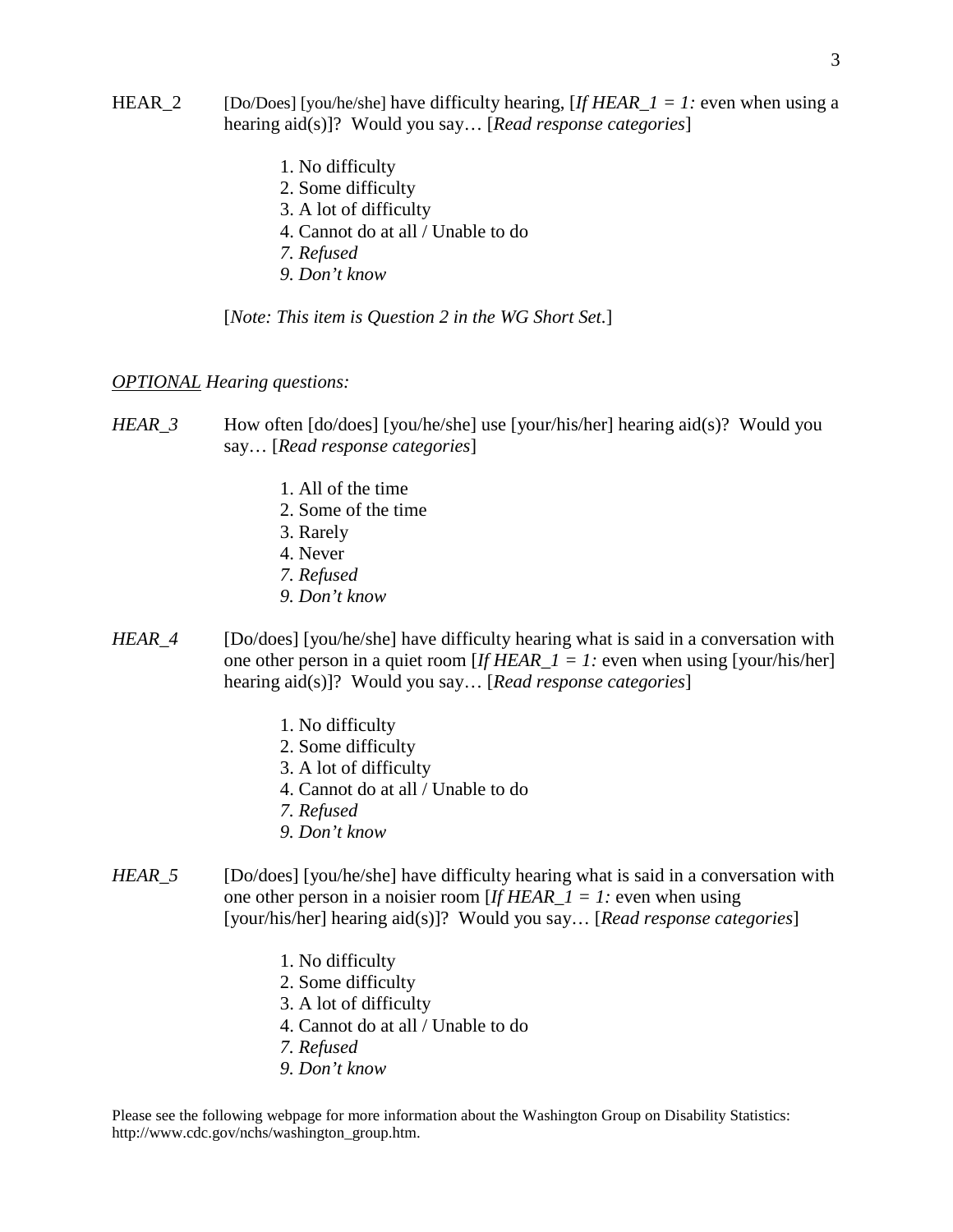### **MOBILITY**

- MOB\_1 [Do/Does] [you/he/she] have difficulty walking or climbing steps? Would you say… [*Read response categories*]
	- 1. No difficulty
	- 2. Some difficulty
	- 3. A lot of difficulty
	- 4. Cannot do at all / Unable to do
	- *7. Refused*
	- *9. Don't know*

[*Note: This item is Question 3 in the WG Short Set.*]

MOB<sub>\_2</sub> [Do/does] [you/he/she] use any equipment or receive help for getting around?

| 1. Yes        |                      |
|---------------|----------------------|
| 2. No         | (Skip to $MOB_4$ .)  |
| 7. Refused    | $(Skip\ to\ MOB_4.)$ |
| 9. Don't know | $(Skip\ to\ MOB_4.)$ |

MOB\_3 [Do/does] [you/he/she] use any of the following?

*Interviewer: Read the following list and record all affirmative responses*:

|    |                             |  | 1. Yes   2. No   7. Refused   9 Don't Know |
|----|-----------------------------|--|--------------------------------------------|
| А. | Cane or walking stick?      |  |                                            |
| В. | Walker or Zimmer frame?     |  |                                            |
| C. | Crutches?                   |  |                                            |
| D. | Wheelchair or scooter?      |  |                                            |
| Е. | Artificial limb (leg/foot)? |  |                                            |
| F. | Someone's assistance?       |  |                                            |
| G. | Other (please specify):     |  |                                            |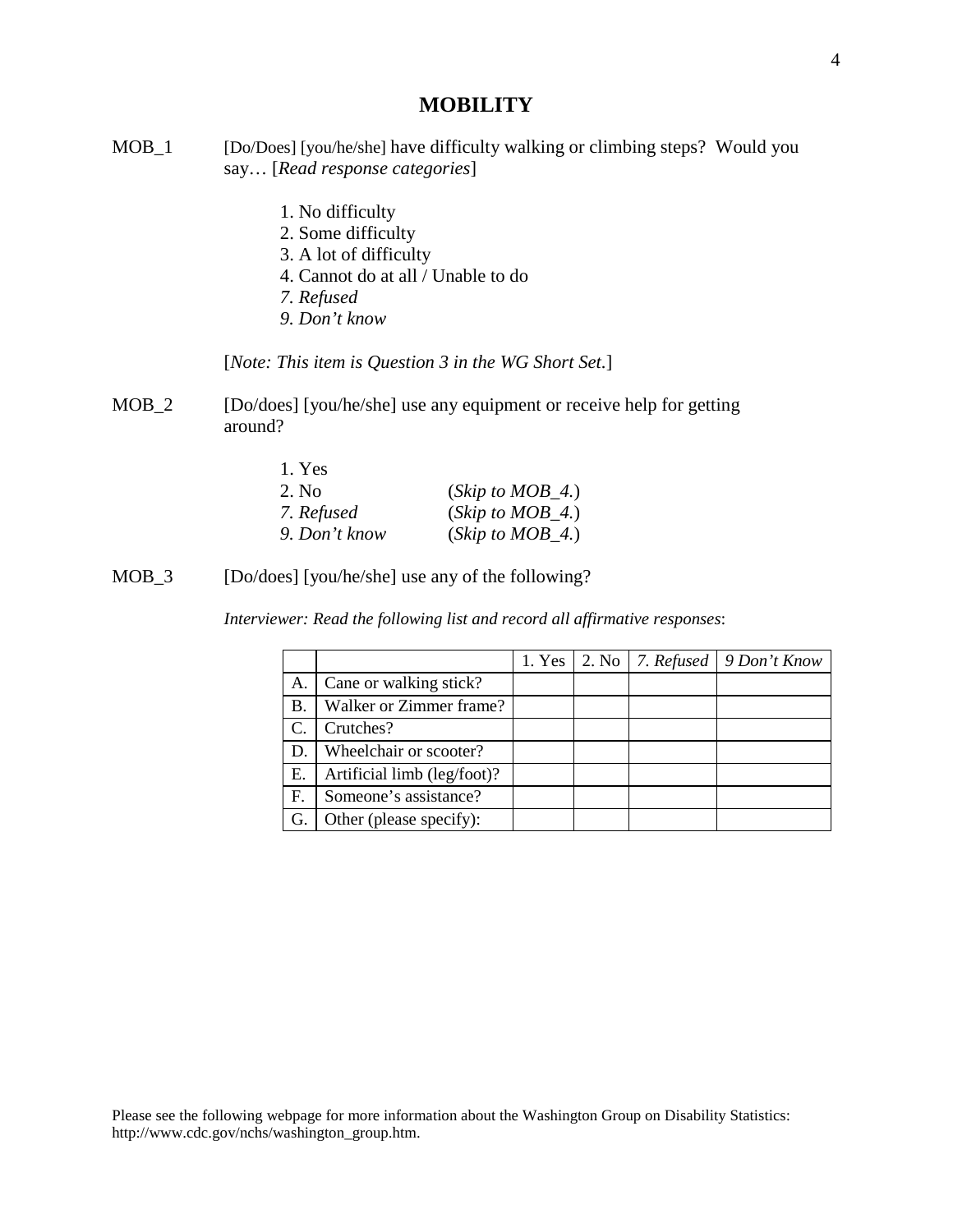- MOB\_4 [Do/Does] [you/he/she] have difficulty walking 100 meters on level ground, that would be about the length of one football field or one city block [*If MOB\_2 = 1:*  without the use of [your/his/her] aid]? Would you say… [*Read response categories*]
	- 1. No difficulty 2. Some difficulty 3. A lot of difficulty 4. Cannot do at all / Unable to do *(Skip to MOB\_6.) 7. Refused 9. Don't know*

[*Note: Allow national equivalents for 100 metres.*]

- MOB<sub>\_5</sub> [Do/Does] [you/he/she] have difficulty walking half a km on level ground, that would be the length of five football fields or five city blocks [*If MOB\_2 = 1:*  without the use of [your/his/her] aid]? Would you say… [*Read response categories*]
	- 1. No difficulty
	- 2. Some difficulty
	- 3. A lot of difficulty
	- 4. Cannot do at all / Unable to do
	- *7. Refused*
	- *9. Don't know*

[*Note: Allow national equivalents for 500 metres.*]

- MOB<sub>\_6</sub> [Do/Does] [you/he/she] have difficulty walking up or down 12 steps? Would you say… [*Read response categories*]
	- 1. No difficulty
	- 2. Some difficulty
	- 3. A lot of difficulty
	- 4. Cannot do at all / Unable to do
	- *7. Refused*
	- *9. Don't know*

*If MOB\_2 = 2 "No", skip to next section. If MOB\_3 = D "Wheelchair", skip to next section.*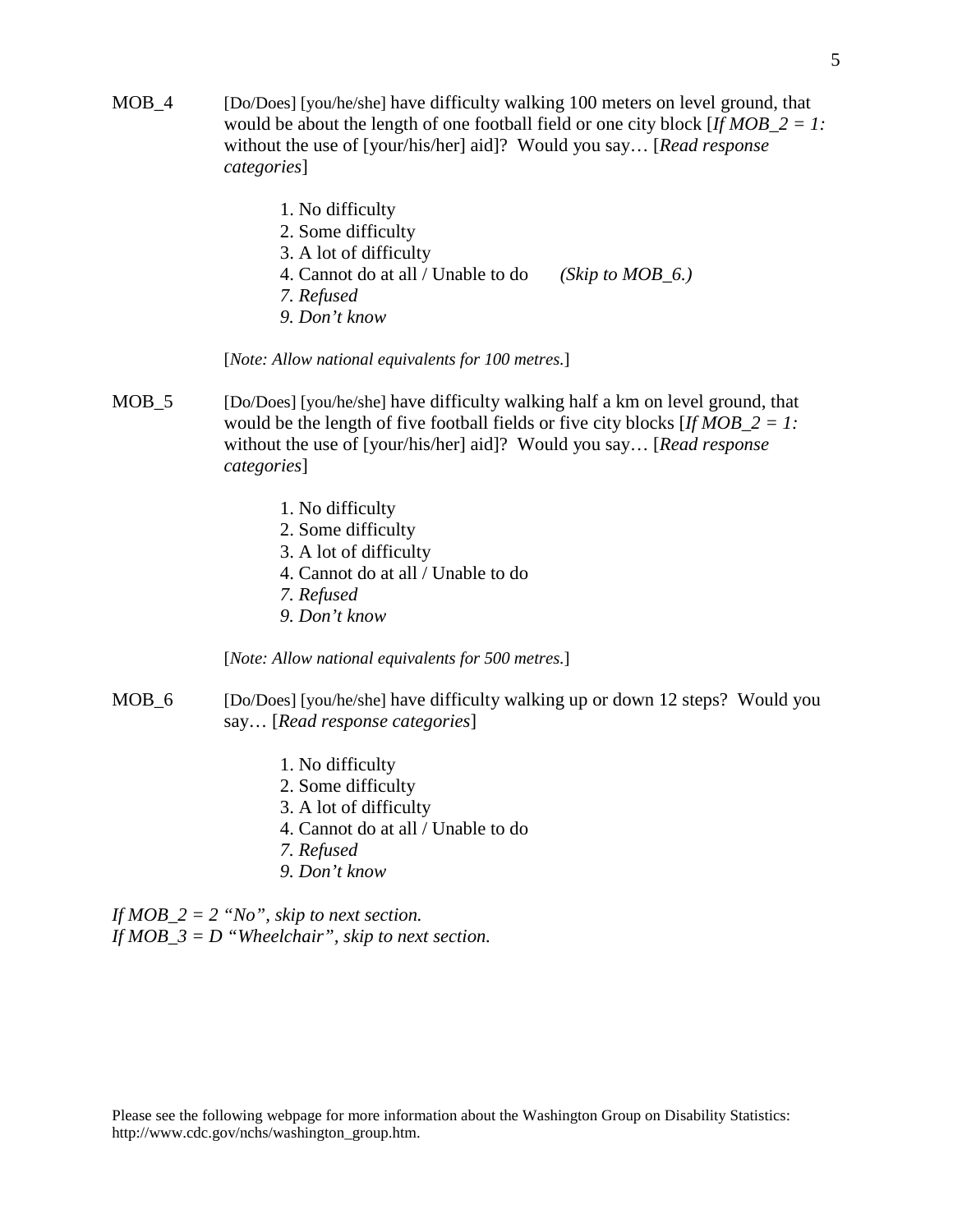- MOB<sub>\_7</sub> [Do/Does] [you/he/she] have difficulty walking 100 meters on level ground, that would be about the length of one football field or one city block, when using [your/his/her] aid? Would you say… [*Read response categories*]
	- 1. No difficulty
	- 2. Some difficulty
	- 3. A lot of difficulty
	- 4. Cannot do at all / Unable to do *(skip MOB\_8)*
	- *7. Refused*
	- *9. Don't know*
- MOB<sub>\_8</sub> [Do/Does] [you/he/she] have difficulty walking half a km on level ground, that would be the length of five football fields or five city blocks, when using [your/his/her] aid? Would you say… [*Read response categories*]
	- 1. No difficulty
	- 2. Some difficulty
	- 3. A lot of difficulty
	- 4. Cannot do at all / Unable to do
	- *7. Refused*
	- *9. Don't know*

#### **COMMUNICATION**

- COM\_1 Using [your/his/her] usual language, [do/does] [you/he/she] have difficulty communicating, for example understanding or being understood? Would you say… [*Read response categories*]
	- 1. No difficulty
	- 2. Some difficulty
	- 3. A lot of difficulty
	- 4. Cannot do at all / Unable to do
	- *7. Refused*
	- *9. Don't know*

[*Note: This item is Question 6 in the WG Short Set.*]

- COM\_2 [Do/does] [you/he/she] use sign language?
	- 1. Yes
	- 2. No
	- *7. Refused*
	- *9. Don't know*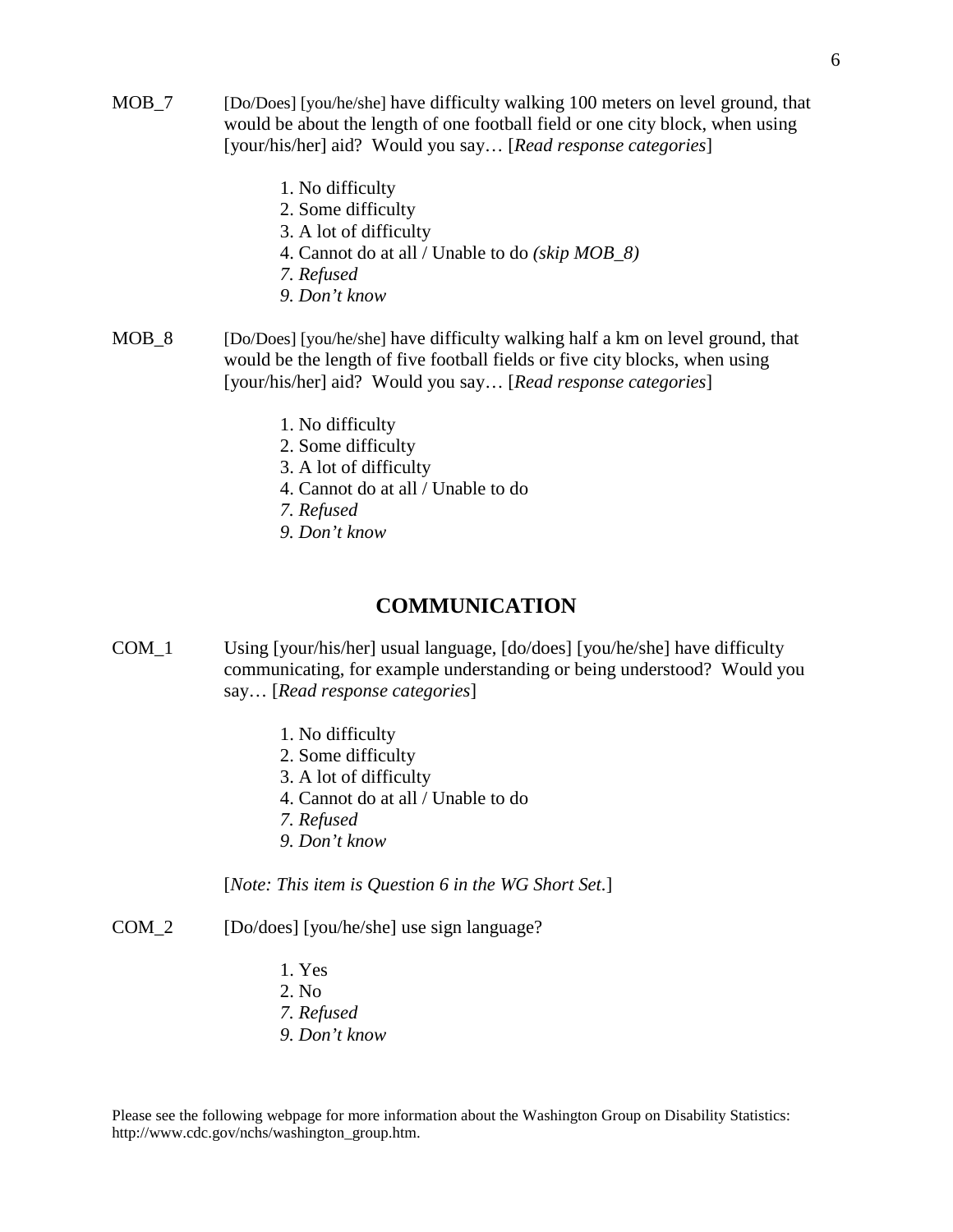## **COGNITION (REMEMBERING)**

- COG\_1 [Do/does] [you/he/she] have difficulty remembering or concentrating? Would you say… [*Read response categories*]
	- 1. No difficulty
	- 2. Some difficulty
	- 3. A lot of difficulty
	- 4. Cannot do at all / Unable to do
	- *7. Refused*
	- *9. Don't know*

[*Note: This item is Question 4 in the WG Short Set.*]

#### *OPTIONAL Cognition questions:*

- *COG\_2* [Do/does] [you/he/she] have difficulty remembering, concentrating, or both? Would you say… [*Read response categories*]
	- 1. Difficulty remembering only
	- 2. Difficulty concentrating only (*skip to next section)*
	- 3. Difficulty with both remembering and concentrating
	- *7. Refused*
	- *9. Don't know*
- *COG\_3* How often [do/does] [you/he/she] have difficulty remembering? Would you say… [*Read response categories*]
	- 1. Sometimes
	- 2. Often
	- 3. All of the time
	- *7. Refused*
	- *9. Don't know*
- *COG\_4* [Do/does] [you/he/she] have difficulty remembering a few things, a lot of things, or almost everything? Would you say… [*Read response categories*]
	- 1. A few things
	- 2. A lot of things
	- 3. Almost everything
	- *7. Refused*
	- *9. Don't know*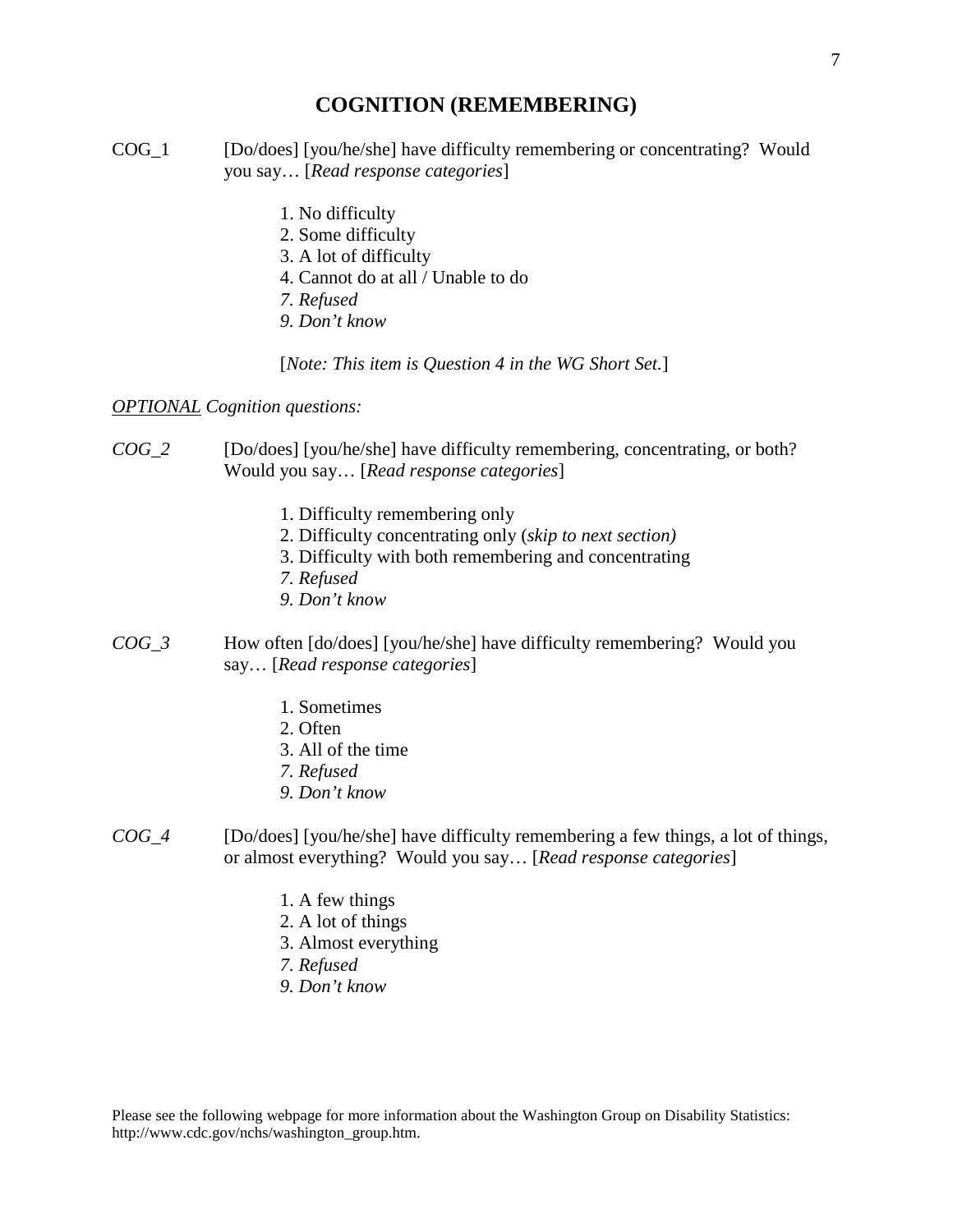#### **SELF-CARE**

- SC<sub>1</sub> [Do/does] [you/he/she] have difficulty with self care, such as washing all over or dressing? Would you say… [*Read response categories*]
	- 1. No difficulty
	- 2. Some difficulty
	- 3. A lot of difficulty
	- 4. Cannot do at all / Unable to do
	- *7. Refused*
	- *9. Don't know*

[*Note: This item is Question 5 in the WG Short Set.*]

## **UPPER BODY**

- UB<sub>1</sub> [Do/Does] [you/he/she] have difficulty raising a 2 liter bottle of water or soda from waist to eye level? Would you say… [*Read response categories*]
	- 1. No difficulty
	- 2. Some difficulty
	- 3. A lot of difficulty
	- 4. Cannot do at all / Unable to do
	- *7. Refused*
	- *9. Don't know*
- UB<sub>\_2</sub> [Do/Does] [you/he/she] have difficulty using [your/his/her] hands and fingers, such as picking up small objects, for example, a button or pencil, or opening or closing containers or bottles? Would you say… [*Read response categories*]
	- 1. No difficulty
	- 2. Some difficulty
	- 3. A lot of difficulty
	- 4. Cannot do at all / Unable to do
	- *7. Refused*
	- *9. Don't know*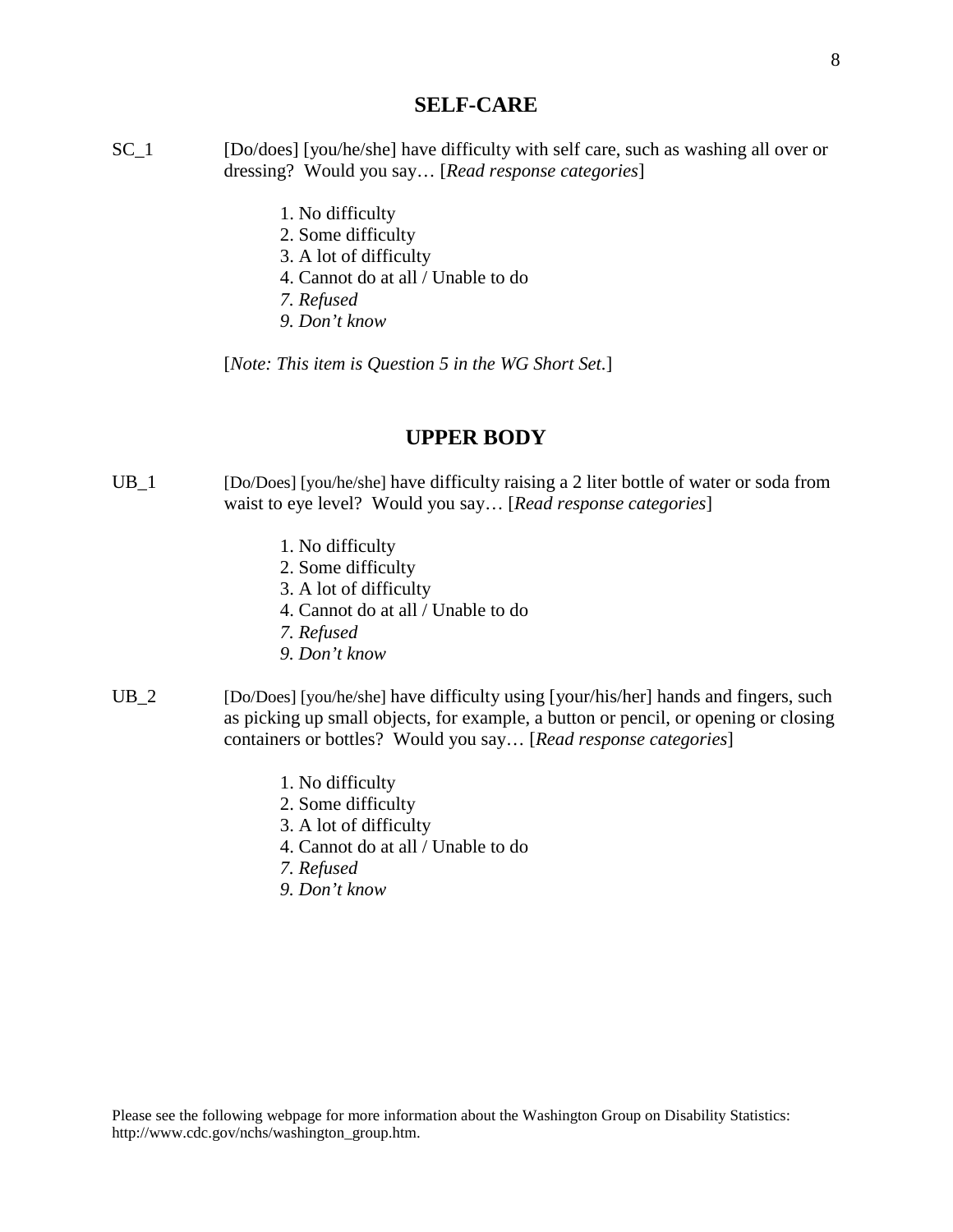# **AFFECT (ANXIETY AND DEPRESSION)**

*Proxy respondents may be omitted from this section, at country's discretion.*

*Interviewer: If respondent asks whether they are to answer about their emotional states after taking mood-regulating medications, say:* "Please answer according to whatever medication [you were/he was/she was] taking."

- ANX\_1 How often [do/does] [you/he/she] feel worried, nervous or anxious? Would you say… [*Read response categories*]
	- 1. Daily
	- 2. Weekly
	- 3. Monthly
	- 4. A few times a year
	- 5. Never
	- *7. Refused*
	- *9. Don't know*
- ANX\_2 [Do/Does] [you/he/she] take medication for these feelings?
	- 1. Yes
	- 2. No (*If "Never" to ANX\_1 and "No" to ANX\_2, skip to DEP\_1.)*
	- *7. Refused*
	- *9. Don't know*
- ANX\_3 Thinking about the last time [you/he/she] felt worried, nervous or anxious, how would [you/he/she] describe the level of these feelings? Would [you/he/she] say… [*Read response categories*]
	- 1. A little
	- 2. A lot
	- 3. Somewhere in between a little and a lot
	- *7. Refused*
	- *9. Don't know*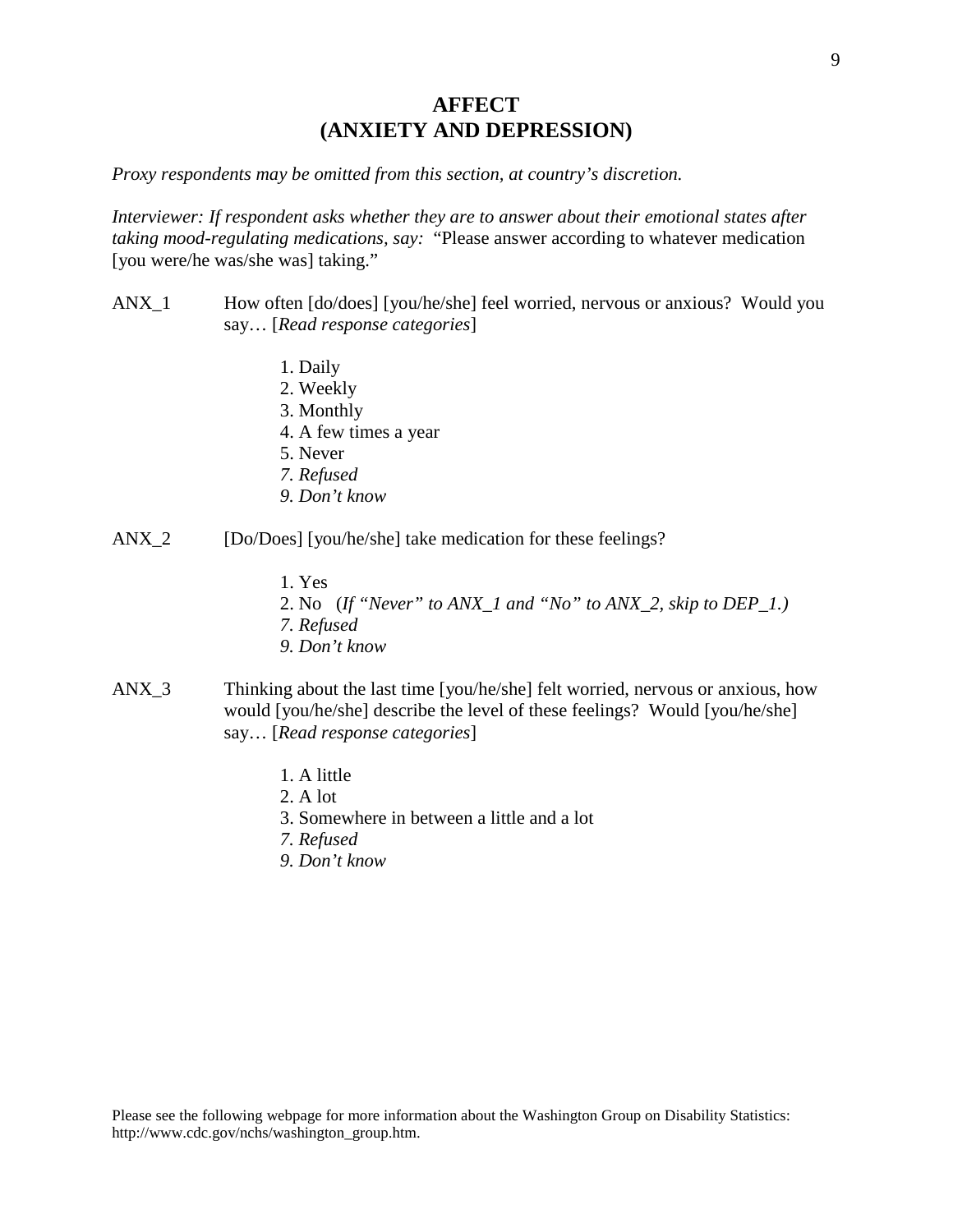- DEP\_1 How often [do/does] [you/he/she] feel depressed? Would [you/he/she] say... [*Read response categories*]
	- 1. Daily
	- 2. Weekly
	- 3. Monthly
	- 4. A few times a year
	- 5. Never
	- *7. Refused*
	- *9. Don't know*
- DEP<sub>\_2</sub> [Do/Does] [you/he/she] take medication for depression?
	- 1. Yes
	- 2. No (*If "Never" to DEP\_1 and "No" to DEP\_2, skip to next section.)*
	- *7. Refused*
	- *9. Don't know*
- DEP\_3 Thinking about the last time [you/he/she] felt depressed, how depressed did [you/he/she] feel? Would you say… [*Read response categories*]
	- 1. A little
	- 2. A lot
	- 3. Somewhere in between a little and a lot
	- *7. Refused*
	- *9. Don't know*

#### **PAIN**

*Proxy respondents may be omitted from this section, at country's discretion.*

*Interviewer: If respondent asks whether they are to answer about their pain when taking their medications, say:* "Please answer according to whatever medication [you were/he was/she was] taking."

- PAIN\_1 In the past 3 months, how often did [you/he/she] have pain? Would you say... [*Read response categories*]
	- 1. Never (*If "Never" to PAIN\_1, skip to next section.)*
	- 2. Some days
	- 3. Most days
	- 4. Every day
	- *7. Refused*
	- *9. Don't know*